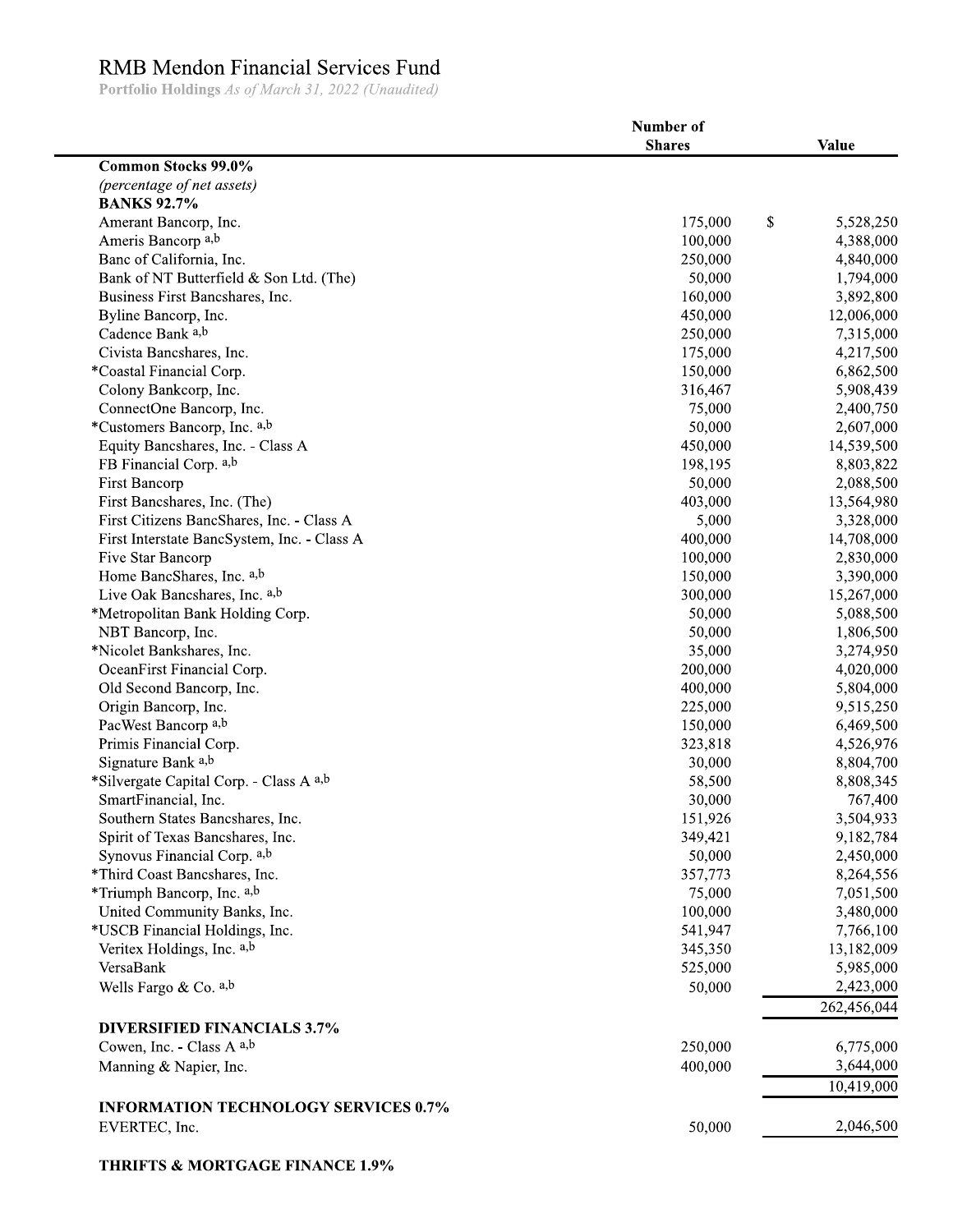| New York Community Bancorp, Inc.                                                        | 500,000                | 5,360,000   |
|-----------------------------------------------------------------------------------------|------------------------|-------------|
| Total Common Stocks (Cost: \$206,785,046)                                               |                        | 280,281,544 |
| <b>Closed-End Funds 1.2%</b>                                                            |                        |             |
| (percentage of net assets)                                                              |                        |             |
| <b>DIVERSIFIED FINANCIALS 1.2%</b>                                                      |                        |             |
| Newtek Business Services Corp.                                                          | 125,000                | 3,337,500   |
| Total Closed-End Funds (Cost: \$3,377,889)                                              |                        | 3,337,500   |
| Warrants 0.0%                                                                           |                        |             |
| (percentage of net assets)<br><b>INFORMATION TECHNOLOGY SERVICES 0.0%</b>               |                        |             |
| *Global Blue Group Holding AG                                                           | 131,385                | 53,198      |
| Total Warrants (Cost: \$97,225)                                                         |                        | 53,198      |
| <b>Short-Term Investments 0.5%</b>                                                      |                        |             |
| (percentage of net assets)                                                              |                        |             |
| <b>MONEY MARKET FUNDS 0.5%</b>                                                          |                        |             |
| First American Government Obligations Fund - Class X - 0.19% c                          | 1,496,499              | 1,496,499   |
| Total Short-Term Investments (Cost: \$1,496,499)                                        |                        | 1,496,499   |
| Total Investments 100.7% (Cost: \$211,756,659)                                          | \$                     | 285,168,741 |
| Call option written (0.7)% (Premiums received: \$2,778,037)                             |                        | (2,004,775) |
| Cash and other assets, less liabilities 0.0%                                            |                        | 6,415       |
| <b>Net Assets 100.0%</b>                                                                | \$                     | 283,170,381 |
|                                                                                         | Number of<br>Contracts |             |
| Call Option Written (0.7)%                                                              |                        |             |
| (percentage of net assets)                                                              |                        |             |
| <b>BANKS</b> (0.7)%                                                                     |                        |             |
| Ameris Bancorp                                                                          |                        |             |
| @ 60, Notional Amount: $\$(1,500,000)$ , due Apr 22 d                                   | (250)                  |             |
| $\omega$ 60, Notional Amount: \$(1,500,000), due Jul 22<br>Cadence Bank                 | (250)                  | (6,875)     |
| @ 35, Notional Amount: \$(875,000), due Jun 22                                          | (250)                  | (13,750)    |
| Customers Bancorp, Inc.                                                                 |                        |             |
| @ 70, Notional Amount: \$(1,750,000), due Aug 22                                        | (250)                  | (36,250)    |
| @ 80, Notional Amount: \$(2,000,000), due Aug 22                                        | (250)                  | (63, 125)   |
| FB Financial Corp.                                                                      |                        |             |
| @ 50, Notional Amount: \$(2,500,000), due Oct 22<br>Home BancShares, Inc.               | (500)                  | (78, 750)   |
| @ 25, Notional Amount: \$(1,250,000), due Sep 22                                        | (500)                  | (41,250)    |
| Live Oak Bancshares, Inc.                                                               |                        |             |
| @ 65, Notional Amount: \$(1,625,000), due Sep 22                                        | (250)                  | (66,250)    |
| $\omega$ 70, Notional Amount: \$(560,000), due Sep 22                                   | (80)                   | (20, 200)   |
| @ 95, Notional Amount: $\S(2,375,000)$ , due Jun 22 d<br>PacWest Bancorp                | (250)                  |             |
| $@$ 50, Notional Amount: \$(1,250,000), due Jun 22                                      | (250)                  | (18,750)    |
| $@$ 50, Notional Amount: \$(1,250,000), due Sep 22                                      | (250)                  | (55,000)    |
| Signature Bank                                                                          |                        |             |
| @ 330, Notional Amount: \$(3,300,000), due May 22                                       | (100)                  | (71,000)    |
| @ 370, Notional Amount: \$(3,700,000), due May 22                                       | (100)                  | (16,250)    |
| @ 370, Notional Amount: \$(3,700,000), due Aug 22<br>Silvergate Capital Corp. - Class A | (100)                  | (80,000)    |
| @ 160, Notional Amount: \$(1,280,000), due Aug 22                                       | (80)                   | (215,600)   |
| @ 185, Notional Amount: \$(3,700,000), due Aug 22                                       | (200)                  | (376,000)   |
| @ 190, Notional Amount: \$(2,375,000), due Jan 23                                       | (125)                  | (386, 875)  |
| @ 210, Notional Amount: \$(1,050,000), due Jan 23                                       | (50)                   | (130,750)   |
| @ 220, Notional Amount: \$(1,100,000), due May 22                                       | (50)                   | (14, 375)   |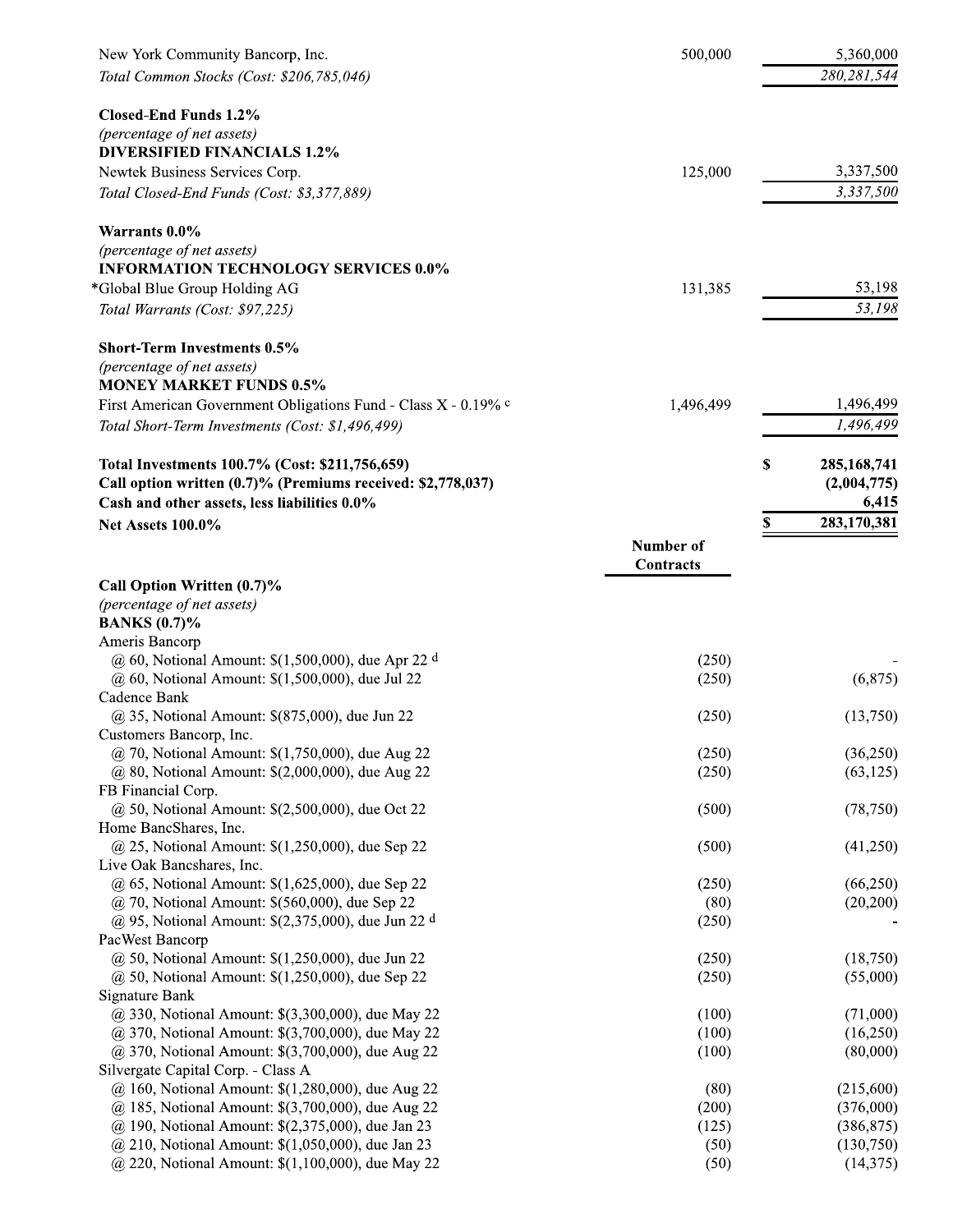| @ 270, Notional Amount: $$(2,160,000)$ , due May 22             | (80)  | (19,600)    |
|-----------------------------------------------------------------|-------|-------------|
| Synovus Financial Corp.                                         |       |             |
| @ 57.5, Notional Amount: $$(1,437,500)$ , due Aug 22            | (250) | (33,750)    |
| Triumph Bancorp, Inc.                                           |       |             |
| @ 115, Notional Amount: \$(2,875,000), due Nov 22               | (250) | (148,750)   |
| @ 120, Notional Amount: $$(1,800,000)$ , due May 22 d           | (150) |             |
| Veritex Holdings, Inc.                                          |       |             |
| @ 40, Notional Amount: $$(2,000,000)$ , due Apr 22 <sup>d</sup> | (500) |             |
| $@$ 40, Notional Amount: \$(2,000,000), due Jul 22              | (500) | (88,750)    |
| @ 45, Notional Amount: $\$(1,125,000)$ , due Jul 22 d           | (250) |             |
| Wells Fargo $& Co.$                                             |       |             |
| $\omega$ 55, Notional Amount: \$(1,375,000), due Jun 22         | (250) | (22, 875)   |
|                                                                 |       | (2,004,775) |
| DIVERSIFIED FINANCIALS 0.0%                                     |       |             |
| Cowen, Inc. - Class A                                           |       |             |
| @ 40, Notional Amount: $$(1,000,000)$ , due Jul 22 <sup>d</sup> | (250) |             |
| Total Call Option Written (Premiums received \$2,778,037)       |       | (2,004,775) |
|                                                                 |       |             |

\* Indicates securities that do not produce income.

a Securities or partial securities on which call options were written.

b Security or partial security segregated as collateral for written options. The Fund is required to establish a margin account with the broker lending the written options. The aggregate market value of collateral posted was \$43,250,715. The Fund is obligated to pay the counterparty any interest due on written options. Such interests are recorded as an expense to the Fund.

c Rate quoted is seven-day yield at period end.

d Fair-valued security.

The Global Industry Classification Standard (GICS ®) was developed by and is the exclusive property of MSCI Inc. and Standard & Poor's Financial Services LLC ("S&P"). GICS is a service mark of MSCI and S&P and has been licensed for use by RMB Capital Management, LLC.